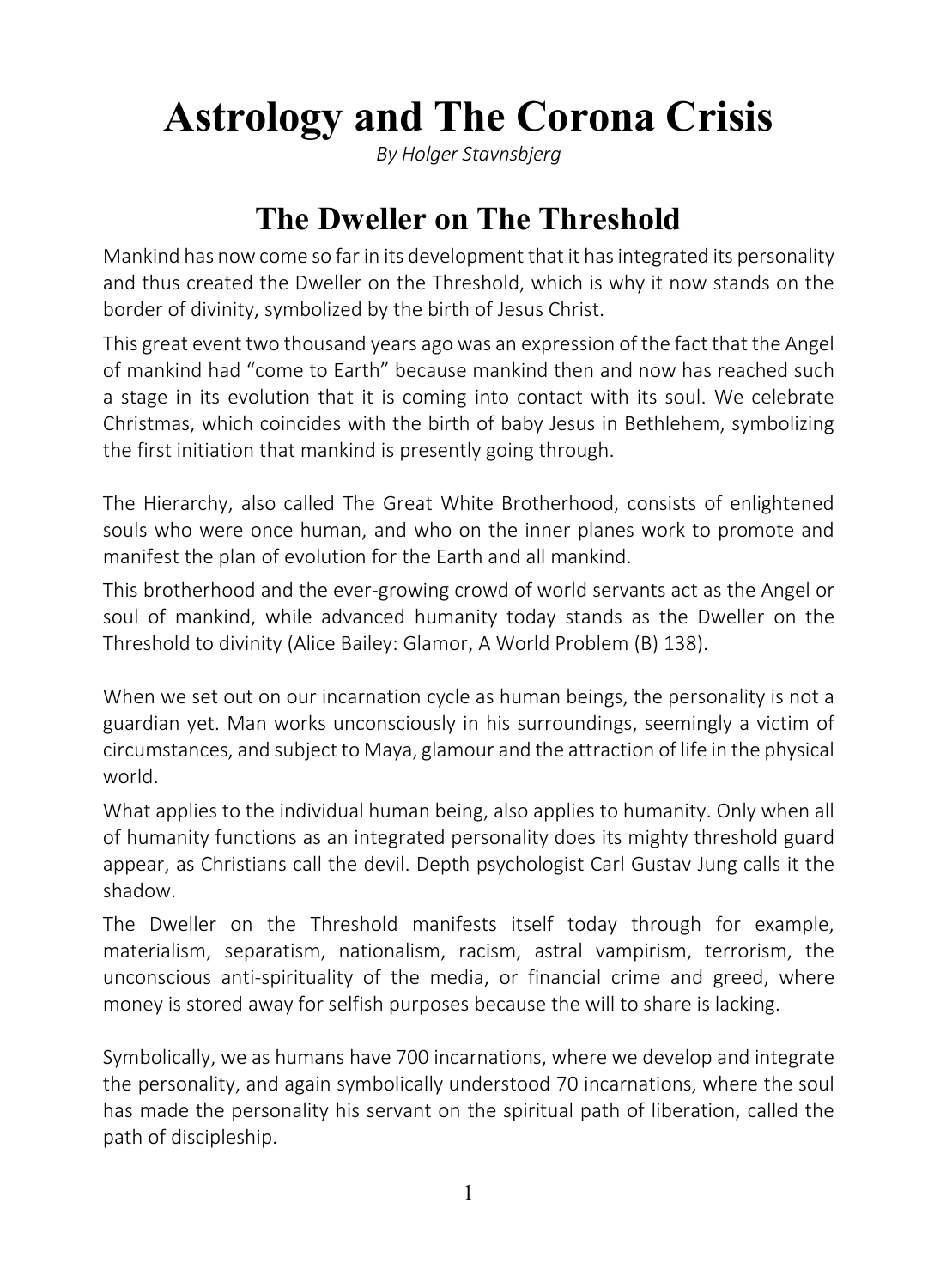In fact, we have many more lives at these two different stages, which depend on how wisely we choose, how quickly we pass the tests, and move through the different stages of development.

The *personality ray* is a synthesis of the rays of the physical, astral and mental body and, is created only late in human development when it begins to be controlled by the mental body, which develops as the last of the three bodies of the personality, which is the physical, astral and mental body.

The personality ray controls the guardian until the moment when the soul ray begins to make itself felt more and more, which happens only when you have reached such a stage in your development that you are a whole person or an integrated personality.

It is thus only when intelligence has developed that it becomes possible for man to sense his soul, also called the Angel, where he intuitively can experience the underlying divine PRESENCE.

This is largely the case today for millions of highly developed and intelligent people who – again symbolically understood – have gone through the 700 incarnations but have the remaining 70 incarnations on the path of initiation and discipleship ahead of them.

The Dweller on the Threshold or the guardian takes the form previously mentioned when a spiritual reorientation of human life has taken place, when the soul through crises has led the personality towards liberation to service.

It is here the conflict between the Dweller and the Angel understood intelligently, so the aspirant can sense his spiritual destiny and make the responsible choices. It is at this point he finally finds his special vocation and is able to manifest his idealistic aspirations into practice through his special work of service on the path of development.

Alice Bailey writes of this stage: "Will he respond and react consciously to the higher pull and pass on to new and higher areas of spiritual experience, or will he fall back into the glamour of time and space and into the thralldom of the personal life? Will he stand in a static quiescent condition in which neither the higher trend nor the lower pull will affect him?

One or other of these three conditions must distinguish him and must succeed an earlier and vacillating experience wherein the disciple vibrates between the higher and the lower decisions. It is at this process, the Master *presides.* He is able to do nothing because it is the disciple's own problem. He can only endeavor to enhance the desire of the soul by the power of His directed thought. The personality can also do nothing, for at this point both the physical body and the astral vehicle are simply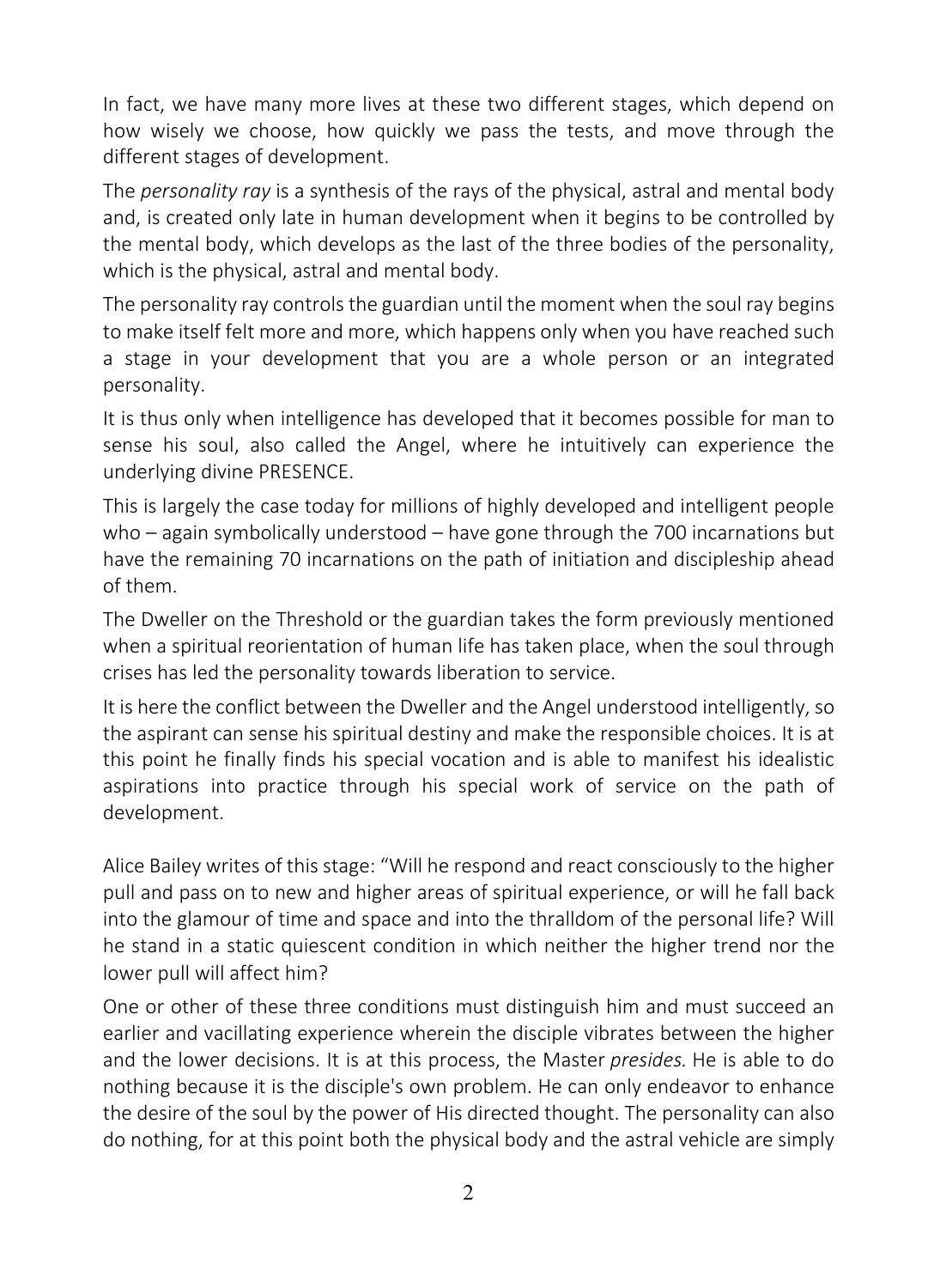automatons, waiting responsively for the decision of the disciple, functioning in his mental body.

Only the disciple can act upon the mental level of consciousness at this point of endeavor. Once he does so, the die is cast. He either moves forward towards the door of light where the Master takes his hand and the Angel of the Presence becomes potent and active in a way which I may not describe to you, or he drops back *temporarily* into the life condition of the lower man; glamour and *Maya* settle down anew upon him, and the Dweller on the Threshold inserts himself between the disciple and the light from the open door and renews activity. The disciple either awakens suddenly to a wider grasp of reality and a deeper understanding of the Plan and his part in it, or the 'veils of earth' close over his head; the vision fades, and he reverts into the life of an ordinary human being, probably for the period of the incarnation wherein the opportunity was offered to him.

Should he, however, go forward through that door, then (according to the initiation that becomes possible) will be the revelation and its attendant consequences. The revelation will *not* be the revelation of possibilities. It is a factual experience, resulting in the evocation of new powers and capacities and the recognition of new modes and fields of service. These powers are conditioned by past developments and the presence of these capacities, plus a freedom of movement 'within the bounds of the Hierarchy, which lays far beyond anything he may have dreamed, become his. New hierarchical contacts are now possible to him; new responsibility is laid upon his shoulders and new ' fields of potency' become available for his use in world service." (*Alice Bailey: Discipleship in the New Age (DINT 1) 114-5*).

#### **The Astrology of the Dweller on the Threshold**

We can understand the Dweller on the Threshold as the personality minus the soul and is, according to Alice Bailey, astrologically connected to the planets Moon, Pluto, Uranus and Saturn.

The influence and karmic effect of the moon on the Earth is very strong and has, as far as the physical planet is concerned, an influence that is similar to the influence of the Dweller on the Threshold, whose strong influence man in our time feels year after year (B 138-148).

In our time, the Dweller on the Threshold is depression and fear (Saturn) and anxiety, crisis and death (Pluto), which in 2019-20 formed a conjunction with Jupiter in the great sign of initiation, Capricorn.

Saturn stands for the karma of humanity and the individual, Pluto for death, and Jupiter for life, because this planet transmits the  $2<sup>nd</sup>$  ray of life of the physical sun of love and wisdom to the solar system and our humanity.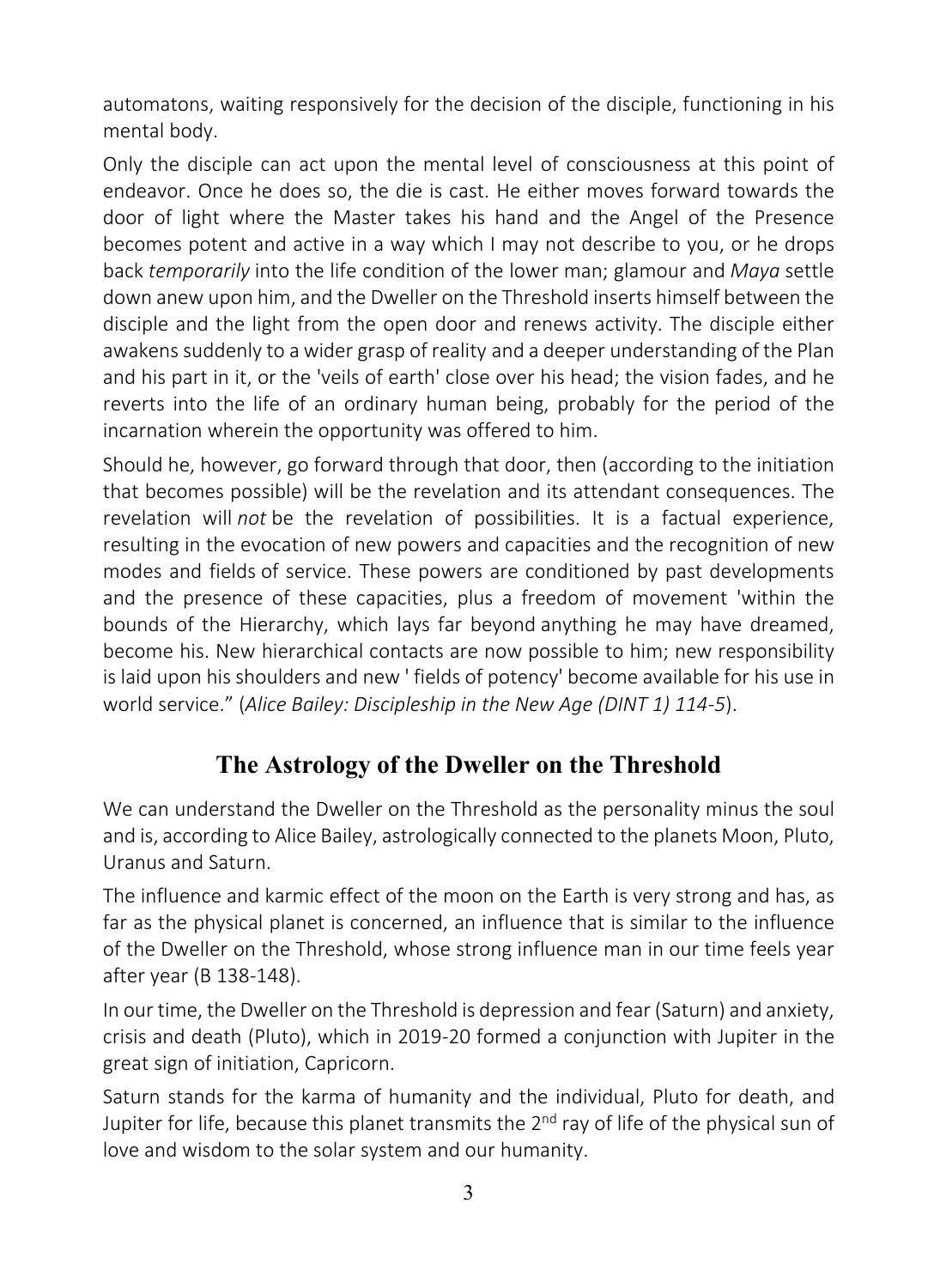Transit Jupiter's fall in Capricorn and conjunction with transit Pluto and transit Saturn in the same sign therefore means that many people's lives, goals and habits have fallen away in connection with the corona epidemic 2020, whose economic and social repercussions may last until 2025, when the outer planets Saturn, Uranus, Neptune and Pluto change sign.

We had a Saturn/Pluto conjunction in Cancer in August/September 1914, when World War I broke out and a Saturn/Pluto conjunction in Leo in 1947/48 where the Russian blockade of Berlin initiated the Marshall Aid Plan to Europe from the USA, the Cold War and the creation of the state of Israel.

When Uranus entered Sagittarius in November 1982, while transit Pluto was conjunct transit Saturn in Libra, which sheds light on the sexual problem, the AIDS epidemic, created on the inner planes.

This epidemic, which manifested itself in earnest through a series of deaths, especially in the gay milieu, grew significantly when these two planets entered Scorpio and formed a conjunction with each other again in 1984.

Pluto/Saturn connections or aspects can account for losses where e.g., our crystallized thought forms, daily habits and routines fall away or transformed. During the COVID-19 crisis, many have lost their jobs and accompanying identities with a well-founded fear of also losing their immediate and elderly family members or having to leave home.

In the area(s) or house(s) that transit Saturn, Uranus and Pluto as well as progressive Moon will go through in your chart until approximately 2025, you, each group and all of humanity have special opportunities to meet the inner adversary, for example through a regression to the emotions and archetypes of the subconscious. All the different civilizations and cultures on the earth have always had an account of the hero's journey to the underworld, where his first confrontation is with his shadow or opponent against the soul, in order to free the princess (soul, love and life) from the dragon's captivity.

Through the inner cleansing and processing of previously repressed experiences and traumas from childhood or from past lives, is karma that determines what is to fall away, die or be reborn.

# **The First Initiation of Humanity**

In the period 1945-49, the Tibetan wrote via Alice Bailey that humanity had undergone the preparatory tests for the first initiation, which had been harsh and relentless, but which are not completely over. The four Lords of Karma, of which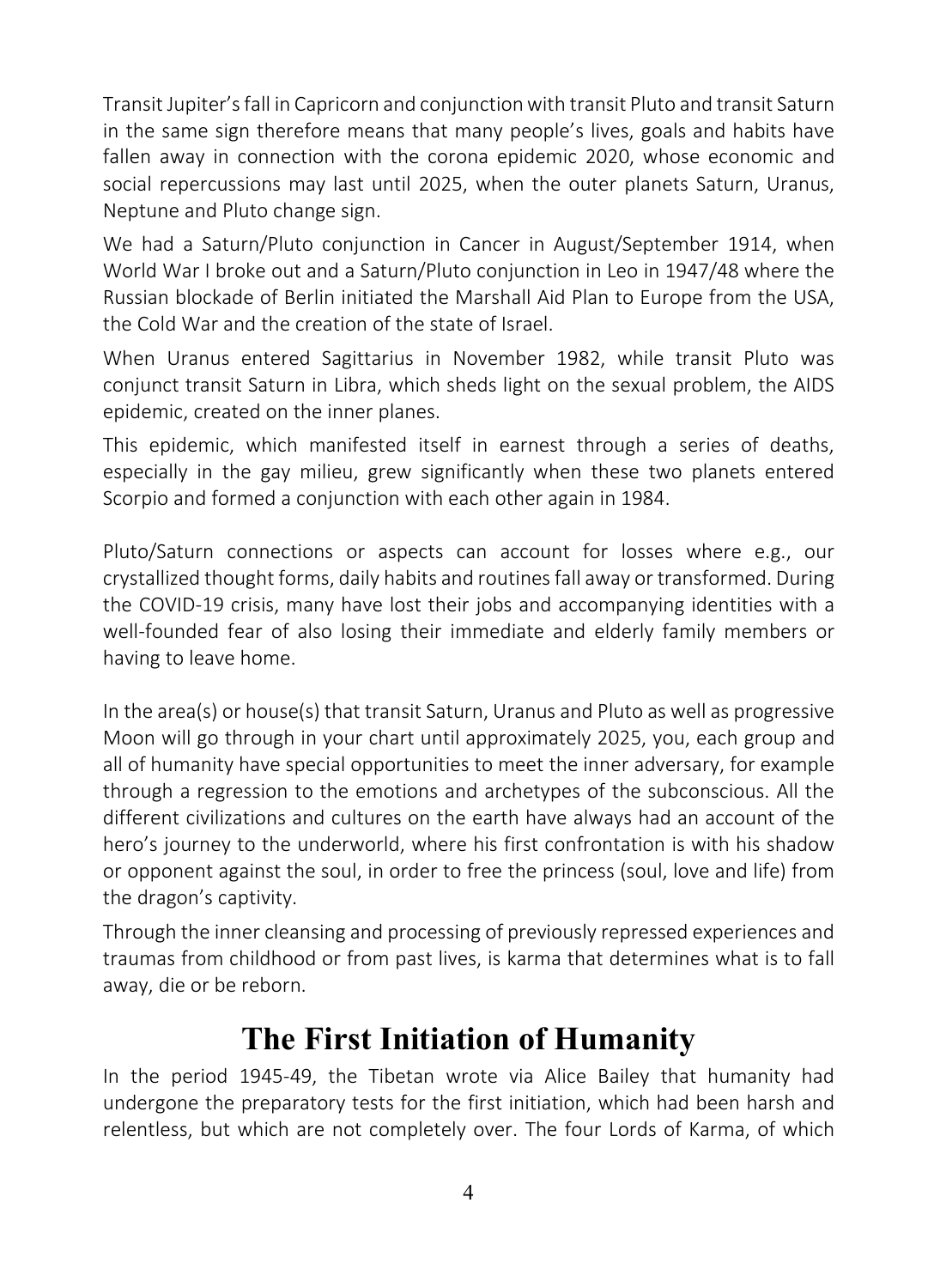Saturn is the strongest, work today through the four great powers America, Russia, Great Britain and France, in whose hands the fate of mankind lies.

In this context, Russia, the United States and the United Kingdom constitute a very powerful world triangle of energy, and it is only when a free energy circulation and real understanding has been established between them that world peace is secured, and the first initiation has taken place. On the outer plane, that will be manifest through a new creativity in art through the second coming of the Christ, perhaps around 2150.

As part of the preparatory trials for the first initiation of mankind, hierarchy produced two types of avatars: one is the embodiment of the Angel of the Presence in humanity itself, which is the expression of the cosmic good that Abraham Lincoln, the Allies, Roosevelt and Churchill represented during World War II and probably also the new President of the United States Joe Biden in the United States in 2021.

The second type of avatar is the embodiment of humanity's threshold guard or shadow, which represents karma, the past, and materialism, as an aspect of cosmic evil. Within this group are the German Chancellor Otto Von Bismarck, who united Germany in the 19th century, the Axis powers Italy, Japan and Germany during World War II, as well as Adolf Hitler and his group.

Regarding the current global corona pandemic, it is interesting that Alice Bailey wrote in 1943 that one of the purposes of World War II was to destroy inadequate forms: "'This destruction could have been brought about by an act of God, such as a great natural catastrophe or a *universal epidemic*, and such had been the original intention. Humanity was swept by forces that carried in themselves the seeds of destruction, and there was that in humanity which responded to those forces. Therefore, the Law of Destruction was permitted to work through humanity itself, and men are now destroying the forms through which many masses of men are functioning." (*The Rays and the Initiations, p. 76*)

### **The World Chart and The Crisis of Corona**

A one-year, ten-year, fifty-year or hundred-year chart can be called a World Chart, as astrological and historical studies have shown that such a chart works convincingly for the nations and continents that use the current Gregorian calendar (*Holger Stavnsbjerg: The Astrology of Mankind*). In addition to being a hundred-year chart, the 2000-year chart is also a millennial chart for half of the Aquarian age, which lasts about 2100 years.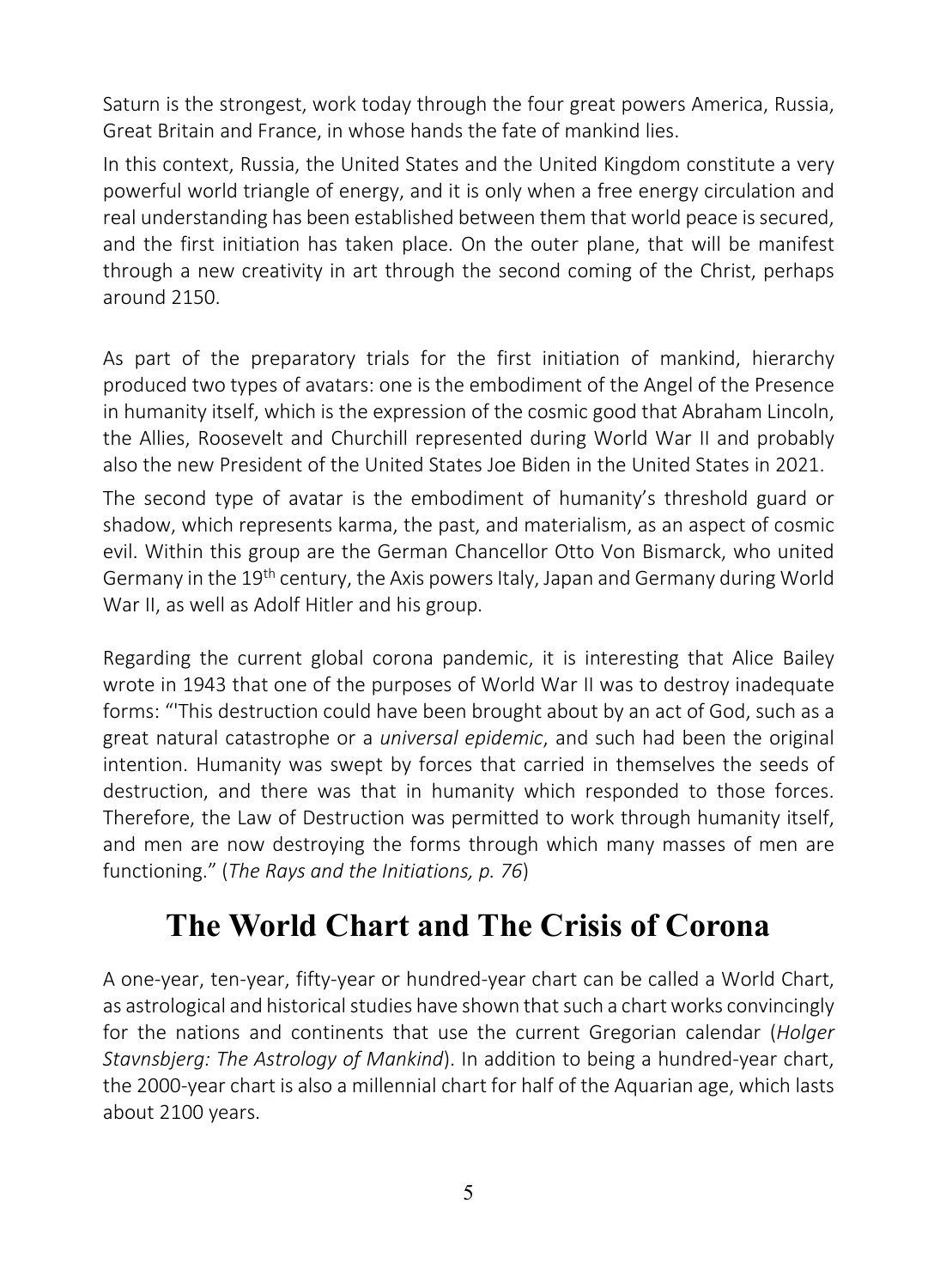In the 20<sup>th</sup> century chart, the Moon is elevated in the  $2<sup>nd</sup>$  house, is in fall in Scorpio and represents the Dweller on the Threshold and the population of the world. Furthermore, the Moon represents the personality that is defeated in Scorpio, which is why its influence slowly disappears: "Desire is destroyed, because it is by expressing desire of some kind that the personality shows life, quality, and appearance." (Alice Bailey: Esoteric Astrology 207 (EA)).

This means, among other things, that humanity's identification with Maya, physical glamour and materialistic illusions must fall away through e.g., economic, business or personal crises.



**The Chart of the 21st Century**

*The chart of the 21st century January 1, 2000, midnight – Zone 1:00 Copenhagen*

One would also expect that those signs or houses was activated by progressions or the transits of the outer planets when the major disease epidemics broke out. The most important planet in connection with global pandemics is the radix position and transit of the planet of death, Pluto. Following that, the planet of karma and destiny is Saturn, with Uranus, Neptune and Chiron as the second most important planets.

In a one-year, ten-year or hundred-year chart, the Sun is always in Capricorn conjunct IC in the 4th house. This area of life represents the entire human family, which is divided into the many countries, continents, organizations and races that the earth's population consists of. The  $4<sup>th</sup>$  house also stands for the inherited traditions and habits that create the identity, continuity and security necessary for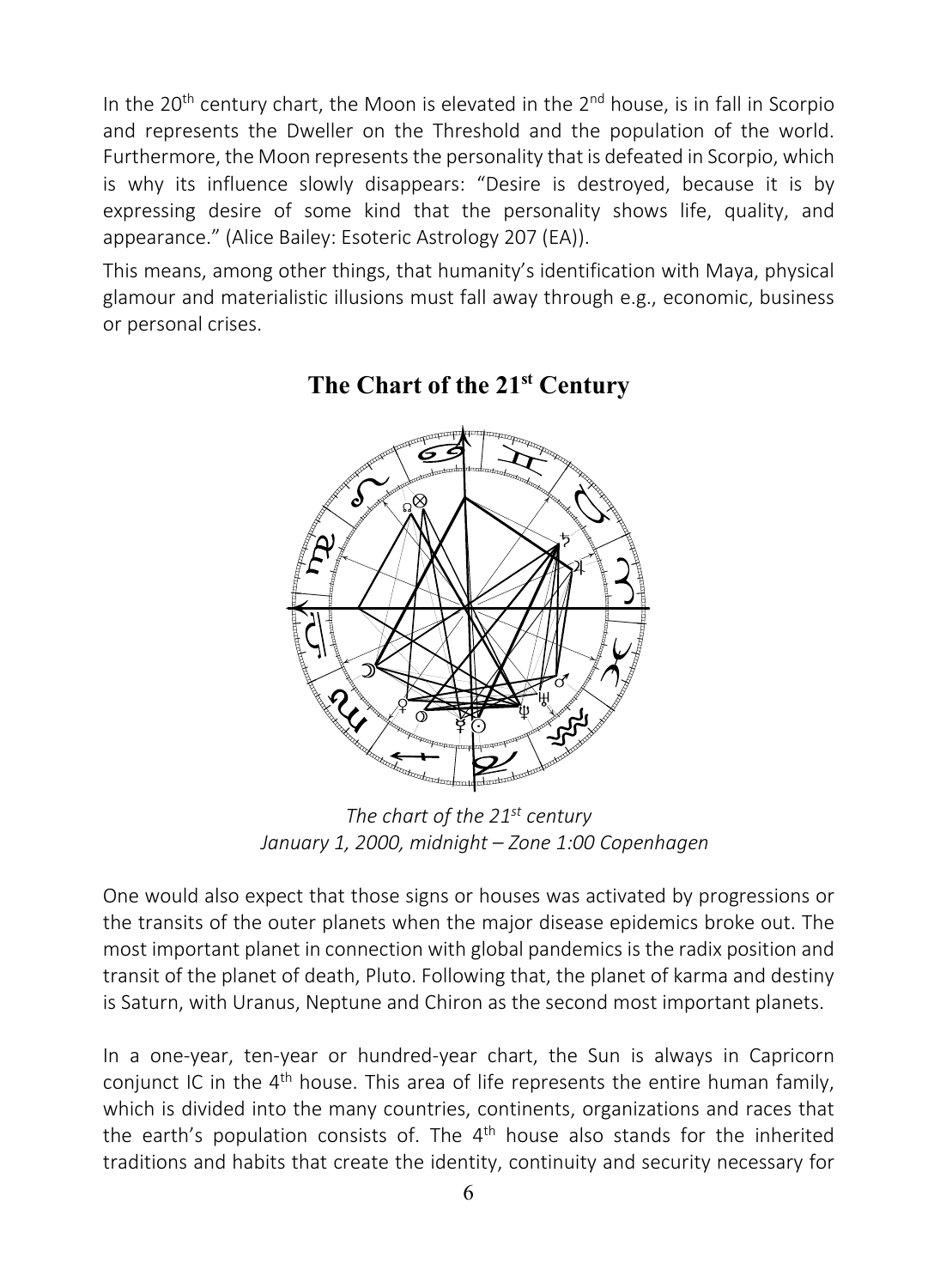the growth and survival of humanity. In 2020, the transit Saturn/Pluto conjunction and transit Jupiter were and is passing through the 4<sup>th</sup> house in the sign of Capricorn, in the  $21^{st}$  century chart.

Along with Saturn, the Sun in the 4<sup>th</sup> house includes the leaders and authorities such as e.g., kings, prime ministers, or traditional forms of government (dictatorship, democracy) that hold the nation together.

In hundred-year-, one- or ten-year charts, the Ascendant is in most countries at the beginning of Libra, which is why humanity's soul intention is for us to develop a new awareness of how to practice right human relations, the lack of which is in fact humanity's greatest problem.

As Saturn is the hierarchical ruler of Libra and exoteric and esoteric ruler of the Sun sign of Capricorn, its position in radix points to karmic challenges and problems that have not yet been resolved, which we collectively carry with us from the past. Since Uranus is the esoteric ruler in Libra, its radix position and transit reflect where and when all that is new concerning the future and the Age of Aquarius will be manifest. In the same way, the progressive Ascendant, MC and Sun in the hundred-year chart point to humanity's advancing soul intention and when all that has hitherto had to be secret, which is part of humanity's evolutionary plan, is ready to be manifested. For example, transit Uranus was conjunct radix Pluto in the 14<sup>th</sup> century chart when the plague broke out in China in 1331.

The moon hides Uranus, which together with Scorpio controls the sacral chakra, which makes it possible through a personal crisis to find a new freedom through death or by developing a higher original mental creativity, so that one is not ruled by Maya or lost in matters of the flesh, as the Christians would express it.

Since the personality manifests itself through the physical body that the Moon controls, it theoretically means that many can die when the Moon in Scorpio is particularly highly activated in the progressive chart of the hundred-year chart or by the transits of the outer planets. This happened when thousands of people around the world suddenly died in the spring of 2020, when transit Uranus in Taurus in the 8<sup>th</sup> house was in opposition to the Moon in Scorpio in the 2<sup>nd</sup> house. When transit Uranus in 2020 simultaneously formed a trine to the radix Sun  $(11<sup>th</sup>$  house ruler) which relaxed the T-square between the Moon, Saturn and Neptune, it became possible for world leaders to act humanely and responsibly to the corona crisis.

In addition, the transit Saturn, Pluto and Jupiter conjunction went through Capricorn and the  $4<sup>th</sup>$  house in square to  $6<sup>th</sup>$  house ruler Jupiter in Aries in the  $7<sup>th</sup>$  house. This was and is a test of how we each understand and relate to the crisis, and how the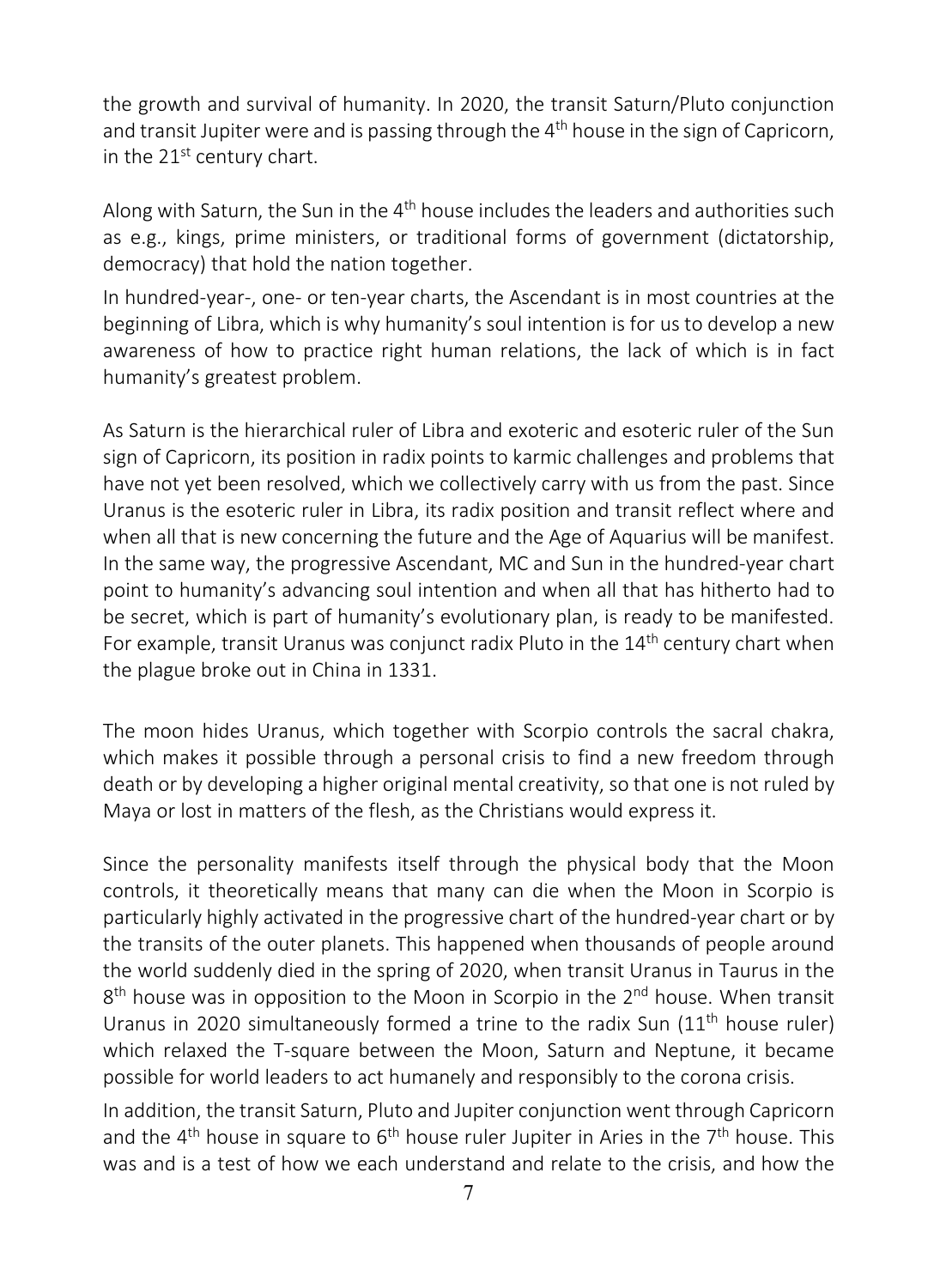leaders of the nations are tackling the new extreme problems and challenges that the pandemic has created for all of humanity.

In the summer of 2020, when transit Uranus was conjunct  $4<sup>th</sup>$  and  $5<sup>th</sup>$  house ruler Saturn in  $8<sup>th</sup>$  house and began to go retrograde in June/August, the death toll fell, but still caused reduction of the number of spectators to sport events and entertainment and teaching became limited (5<sup>th</sup> house). Experience-oriented events were canceled in several places, where the authorities encouraged many young people to stay more in their own homes and houses (4<sup>th</sup> house).

Preparation for initiation requires, among other things, being alone where the corona crisis has forced many people into some form of voluntary or involuntary isolation or withdrawal from the world in which one is accustomed to living, and which has previously created meaning and identity.

Here, through a depression or other form of external disaster, one can experience having lost everything one has hitherto loved and cherished, which is a typical initiation test that Job had to go through in the Old Testament. But Job was cool when he said to God, "The Lord gave, the Lord took, the name of the Lord be praised." God gave Job again, all that he had lost, abundantly.



**The 2020 Chart**

*The 10-year chart 2020-30 January 1, 2020 at midnight, Copenhagen*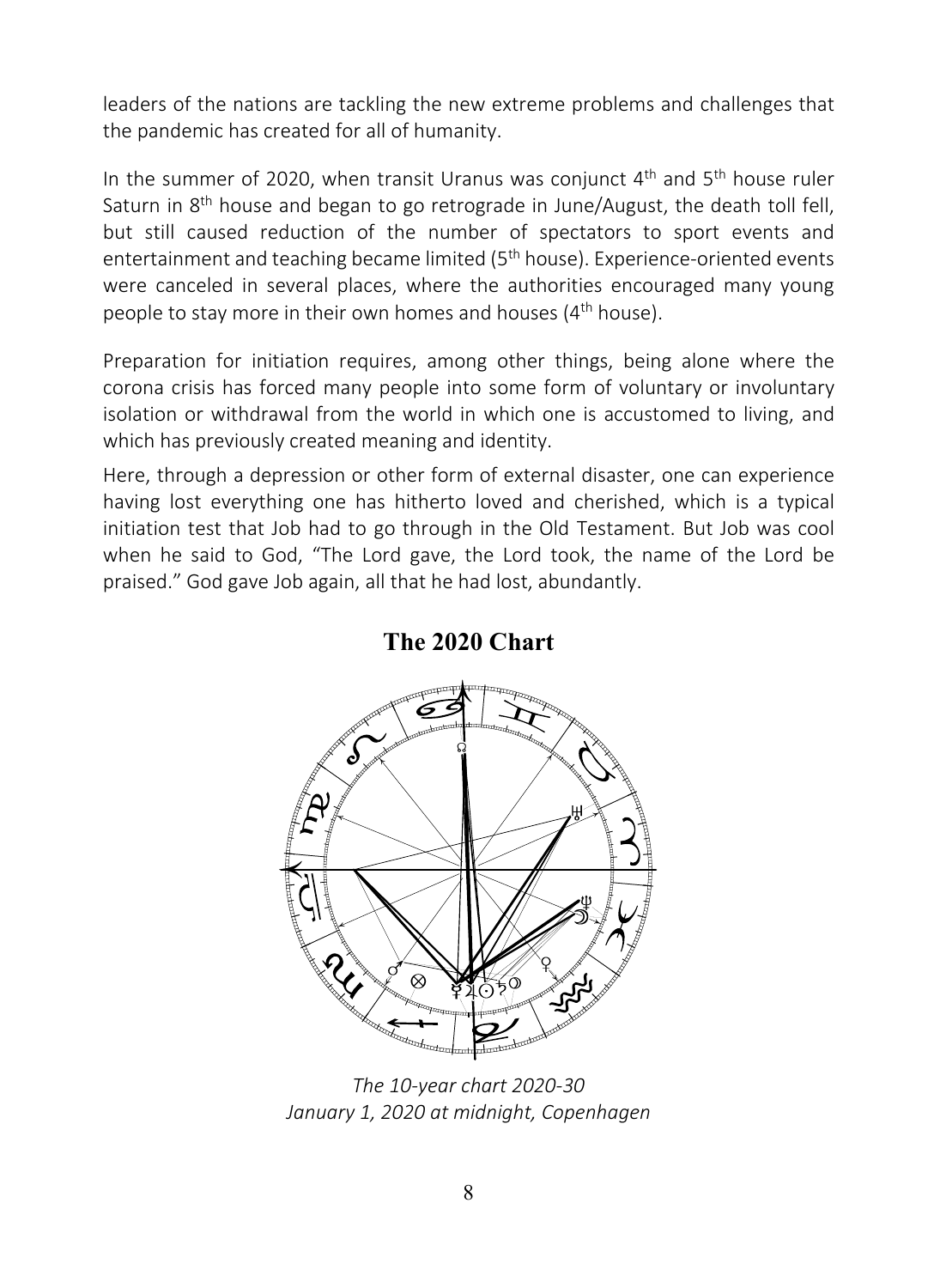In the ten-year chart for Earth and humanity for 2020 to 2030, the Moon is conjunct Neptune in the 6<sup>th</sup> house in Pisces, where Neptune is in detriment. The Moon and Mars rule the animal kingdom along with the  $6<sup>th</sup>$  house, which stands for smaller animals, pets, which mink must be assumed to be categorized under, while the  $12<sup>th</sup>$ house stands for larger animals such as horses, cows and elephants.

In the ten-year chart, the  $8<sup>th</sup>$  house ruler, Mars, is in Scorpio in the  $2<sup>nd</sup>$  house, in which it is in falling, which can mean that animals are killed, and many men and women lose their economic foundation due to unemployment, illness or death among their loved ones. Most mink breeders in Denmark have lost all their financial foundation and security, perhaps because reflections on the ethics of mink breeding have been and are required from their souls.

Radix Pluto and Saturn and the  $6<sup>th</sup>$  house ruler, Jupiter, are in the  $4<sup>th</sup>$  house of the ten-year chart, which creates crises in the nations of the world and in the many families, where death and unemployment create economic problems, so of course people are afraid of losing their house and other elements of security in their lives.

**14th Century Chart**



*14th century chart of January 1, 1300 at midnight, Beijing, China*

In 1331, plague broke out in the Hubei province in central China, when transit Pluto had entered Pisces and the 6<sup>th</sup> house. The same year, progressive Ascendant in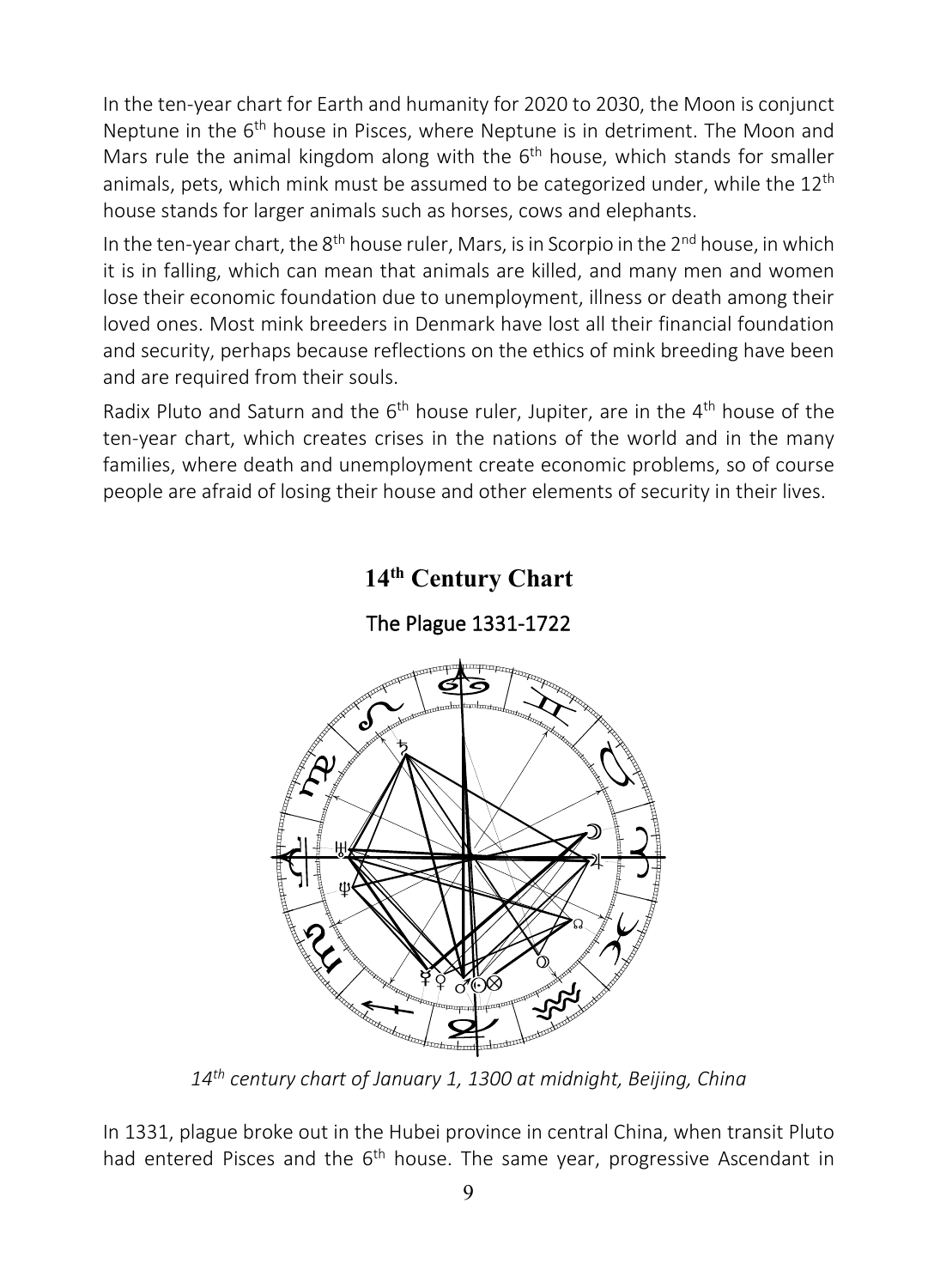Scorpio and progressive MC were conjunct radix Saturn in the  $10<sup>th</sup>$  house in Leo, (which rules Europe) in the  $14<sup>th</sup>$  century chart.

Moreover, progressive Sun and transit Uranus were conjunct the 2<sup>nd</sup> house ruler. Pluto, which in the radix was located in Aquarius in the 4<sup>th</sup> house. Progressive Moon passed through Gemini and 9<sup>th</sup> House, so the plague quickly spread west, e.g., via the Silk Road, which in the Middle Ages was the most important trade route between China and Europe.

It is significant, that the planets ruling the Dweller on the Threshold, Saturn, Uranus, Moon and Pluto were all strongly affected by the progressive axis, progressive Sun and transit Uranus in the  $14<sup>th</sup>$  century chart when the plague broke out.

In its soul chart, China has Sun in Libra and Ascendant in Taurus, where radix Chiron was 10 degrees in Taurus between the 7<sup>th</sup> and 8<sup>th</sup> house cusps in the hundred-vear chart. With the radix Uranus conjunct Libra Ascendant in  $12<sup>th</sup>$  house, much of the innovation of the 14<sup>th</sup> century first took take place in China in 1331, when transit Uranus was conjunct the death planet, Pluto.

For the next twenty years, the plague spread to the rest of China and 1346 the disease had reached the Mongol army, the Golden Horde, which besieged the Genoese port city of Caffa on the Crimea. The siege was interrupted by the violence of the plague, with more than thousand soldiers suddenly falling over and dying in a few days. Before the Mongol army left the city, they sent their plague-dead and infected soldiers over the Genoese fortress walls on their catapults and throwing machines.

This caused the plague to break out inside the city, causing the survivors to panic towards Italy, and when the ship anchored in the port of Marseilles in October 1347, the infection spread rapidly to the rest of the continent, where between one third and half of the European population died within the next 20-30 years.

Roughly, the plague had 50-year cycles before a new wave came, which lasted 50 years, etc., which brings to mind Chiron rounds, which occur every  $50^{th}$ - $51^{st}$  year.

When the plague came to Europe in 1346/47, the progressive ascendant of the  $14<sup>th</sup>$ century chart in Scorpio was square Pluto. From 1347-48 progressive Moon ended its movement through the  $4<sup>th</sup>$  house and Capricorn, where it is in detriment and simultaneously exalted in the  $4<sup>th</sup>$  house.

From 1346-48 transit Uranus was conjunct the Moon in the  $7<sup>th</sup>$  house in Aries, which was part of the T-square between Neptune in Libra in the  $12<sup>th</sup>$  house and the Mars / Sun/ IC/Part of Fortune conjunction in the  $4<sup>th</sup>$  house in Capricorn, where many were suddenly released from their physical body through death.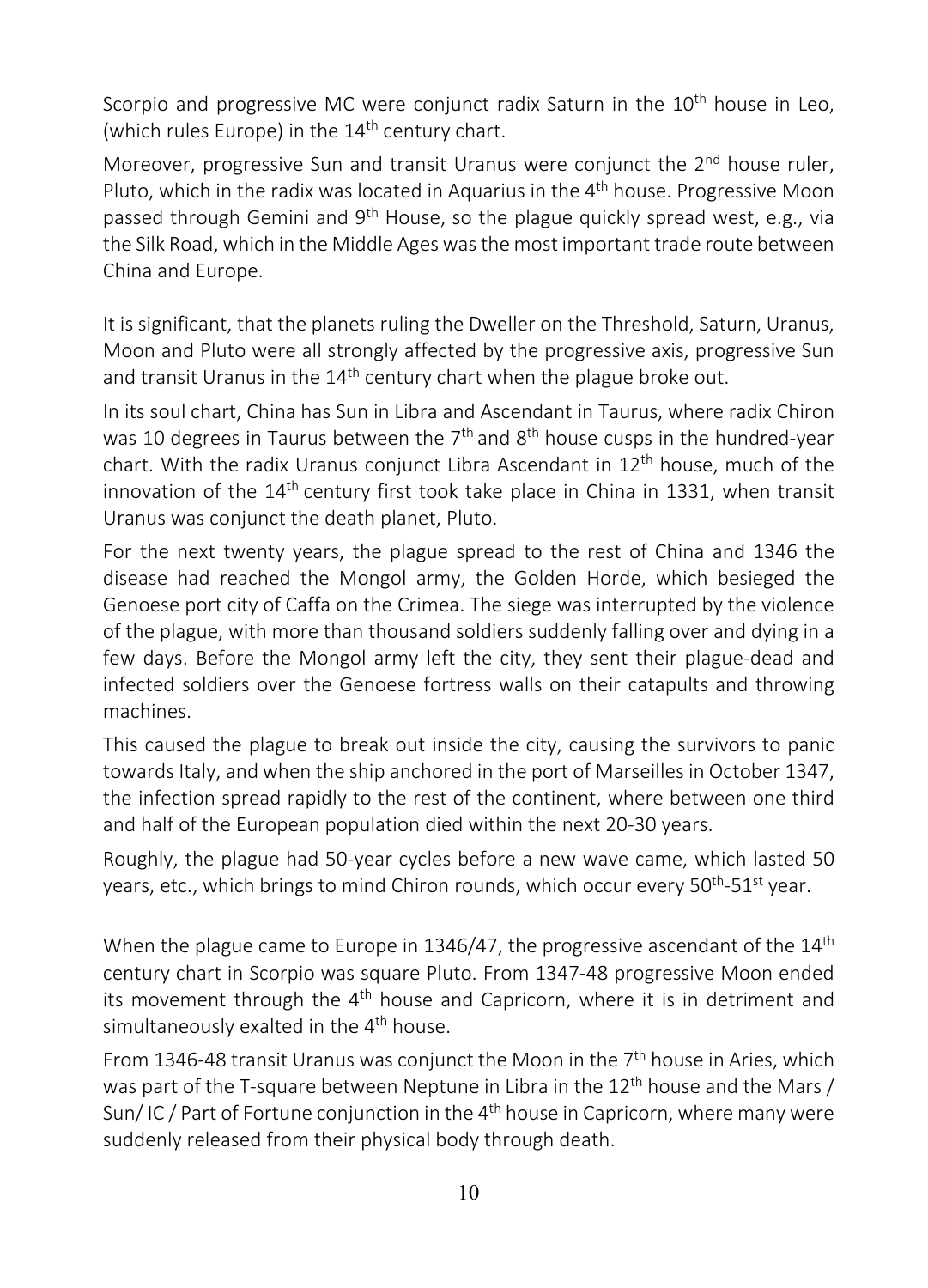In addition, transit Chiron activated a conjunction with radix Chiron, located 10 degrees in Taurus between the  $7<sup>th</sup>$  and  $8<sup>th</sup>$  house cusps. At the same time, transit Pluto had gone through the 6<sup>th</sup> house and Pisces and Aries, for several years. In 1346-47 transit Pluto was conjunct the  $6<sup>th</sup>$  house ruler Jupiter in Aries and conjunct the descendant, in square to MC, in opposition to the Ascendant and to Uranus in the 12<sup>th</sup> house in Libra. As transit Pluto also squared the radix Mars / Part of Fortune / Sun / IC conjunction, Pluto formed a grand cross in cardinal signs in 1348.

## **The 20th Century Chart**

#### The Spanish Flu 1918-20

It is very enlightening to study the history of the 20<sup>th</sup> century in connection with the chart of this century.

For example, transit Uranus in its direct and retrograde motion was conjunct radix Pluto in the 9<sup>th</sup> house in Gemini, when America dropped its atomic bombs on Japan in August 1945. When transit Pluto went over the 20<sup>th</sup> century chart Libra Ascendant, the oil crisis came in 1973, which, especially in the West, created recession and economic crisis.



*20th century chart January 1, 1900*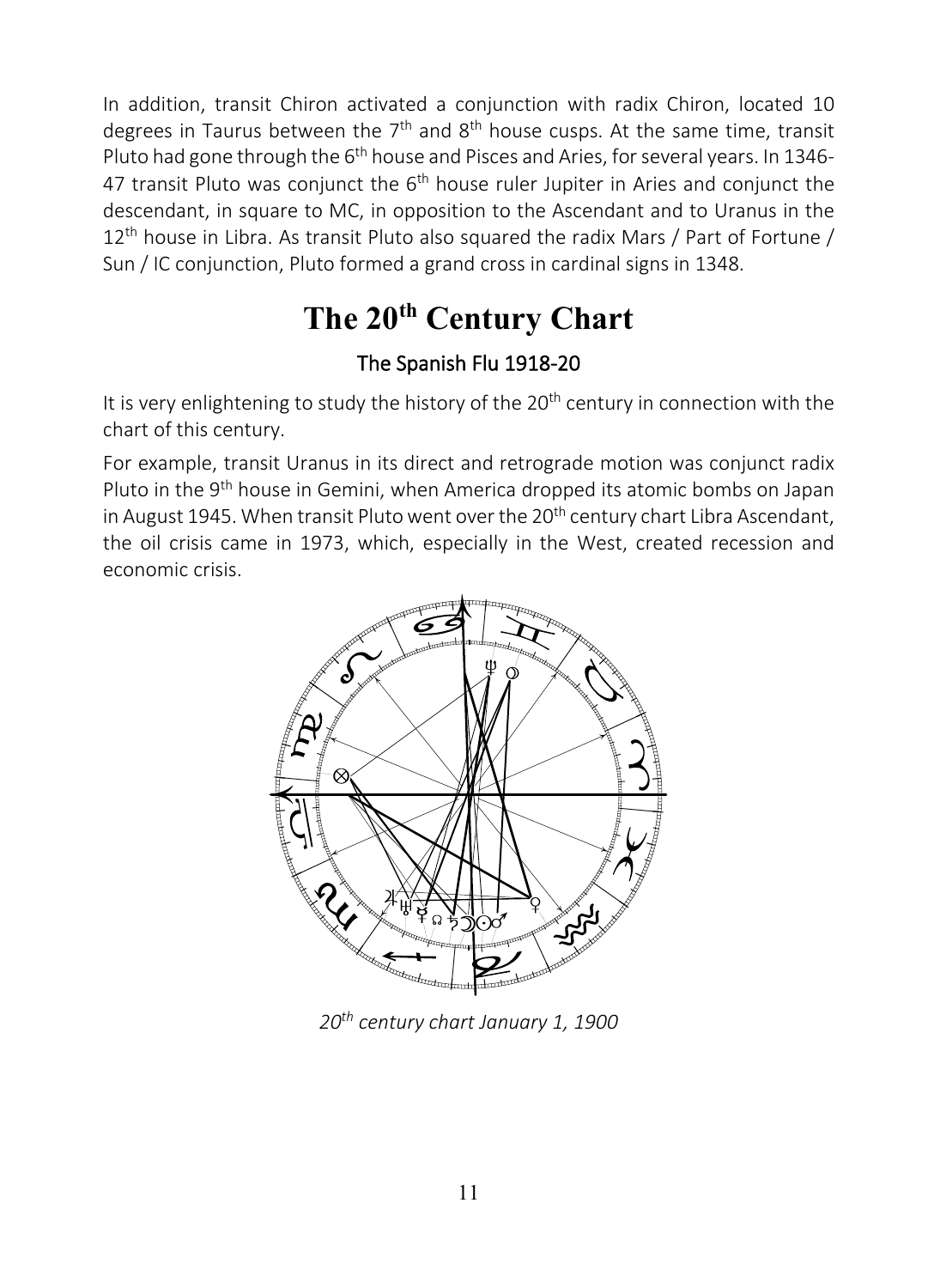During the Spanish flu in 1918-20, transit Pluto and Jupiter was conjunct MC in Cancer. Interestingly, it was American soldiers that were sent to Europe to help the Allied Forces against Germany during World War I, that brought the epidemic to Europe. We can see that Pluto in the 9<sup>th</sup> house in Gemini reflects that death (Pluto) can come from abroad (9<sup>th</sup> house) from America, whose Sun is in Gemini in its soul chart.

The Spanish flu was an unusually lethal influenza pandemic, lasting from February 1918 to April 1920 - that infected 500 million people- about a third of the world's population at the time – in four successive waves. The death toll is typically estimated to have been somewhere between 20 million and 50 million, although other estimates range from 17 million to 100 million, making it one of the deadliest pandemics in human history.

### **The Chart of CHINA**

When transit Pluto and Saturn were conjunct radix Jupiter in Capricorn in the 12<sup>th</sup> house in 2019 in China's chart, the corona pandemic broke out during the uprising in Hong Kong due to a new extradition agreement with China.

Venus,  $4<sup>th</sup>$  and  $9<sup>th</sup>$  house ruler, was progressively conjunct the Moon, ruler of the  $6<sup>th</sup>$ house, which in radix is conjunct the Aquarius Ascendant in the 1<sup>st</sup> house.



*Communist China October 1, 1959 at 3:00 PM in Beijing, China*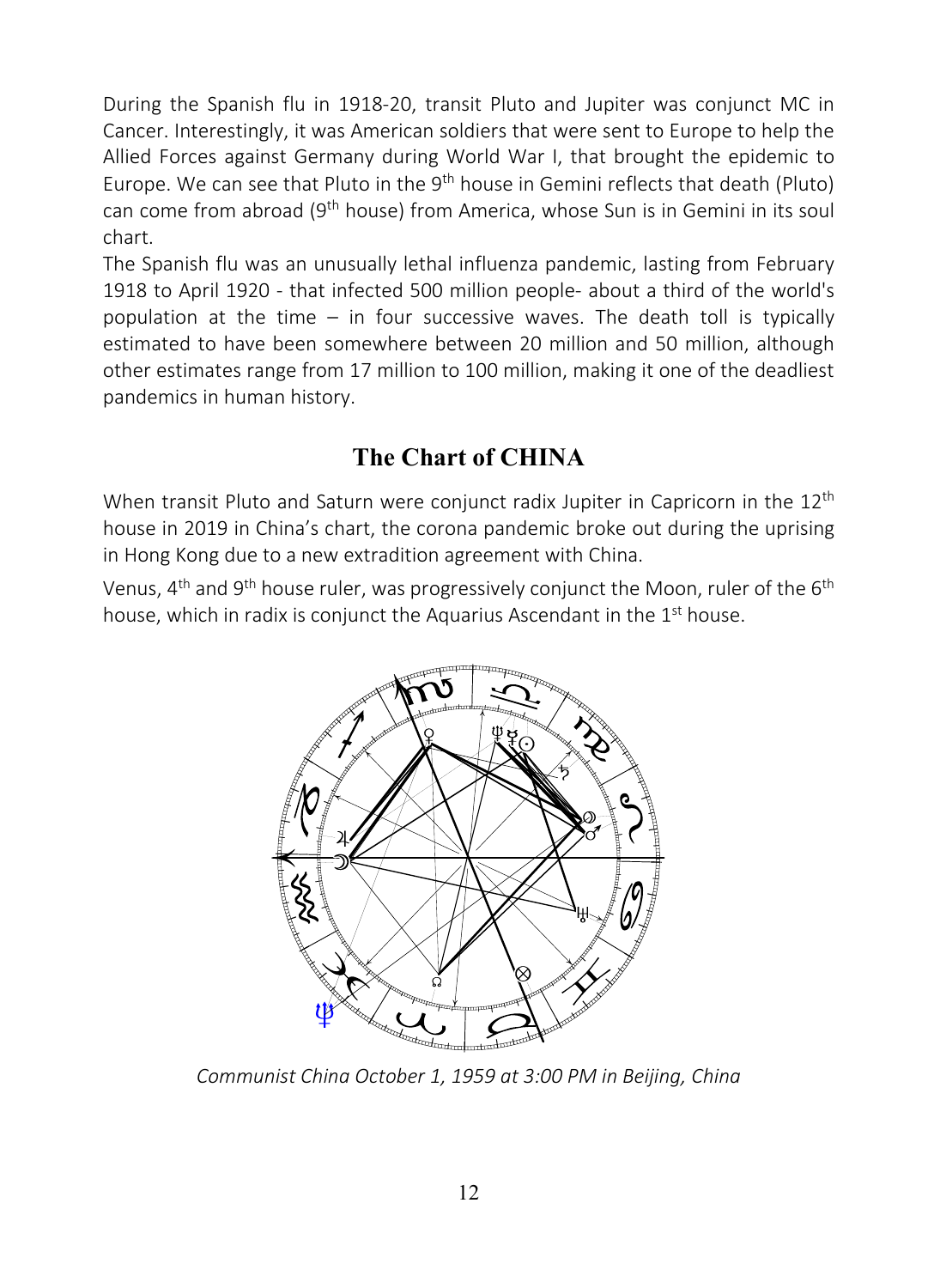That transit Pluto and Saturn were conjunct radix Jupiter in the  $12<sup>th</sup>$  house, reflected in the fact that China in early 2020, had many large hospitals built, near the cities and places where the epidemic was worst.



#### **The Chart of America**

*USA September 11, 1776 at 5:10 PM, Philadelphia*

America, for example, met the Dweller on the Threshold during the terrorist attack on the World Trade Center on September 11, 2001, when transit Pluto conjoined the Ascendant in Sagittarius, and transit Saturn conjoined the Descendant in Gemini. Progressive Sun was conjunct the Moon in Aquarius in the 3rd house, which stands for the Dweller on the Threshold.

In the US, the corona epidemic of 2020 quickly created an economic recession in the 2<sup>nd</sup> and 3<sup>rd</sup> quarters of the year, when transit Jupiter, Pluto and Saturn entered the  $2<sup>nd</sup>$  house of the chart and conjunct radix Pluto in Capricorn in the  $2<sup>nd</sup>$  house. Transit Saturn simultaneously activated the radix Pluto opposition to the Mercury / Part of Fortune conjunction in Cancer in the 2<sup>nd</sup> house. In 2021-23, The United States has its first Pluto round, which lasts 248 years, because the transit of Pluto goes in conjunction with radix Pluto in Capricorn in the 2<sup>nd</sup> house.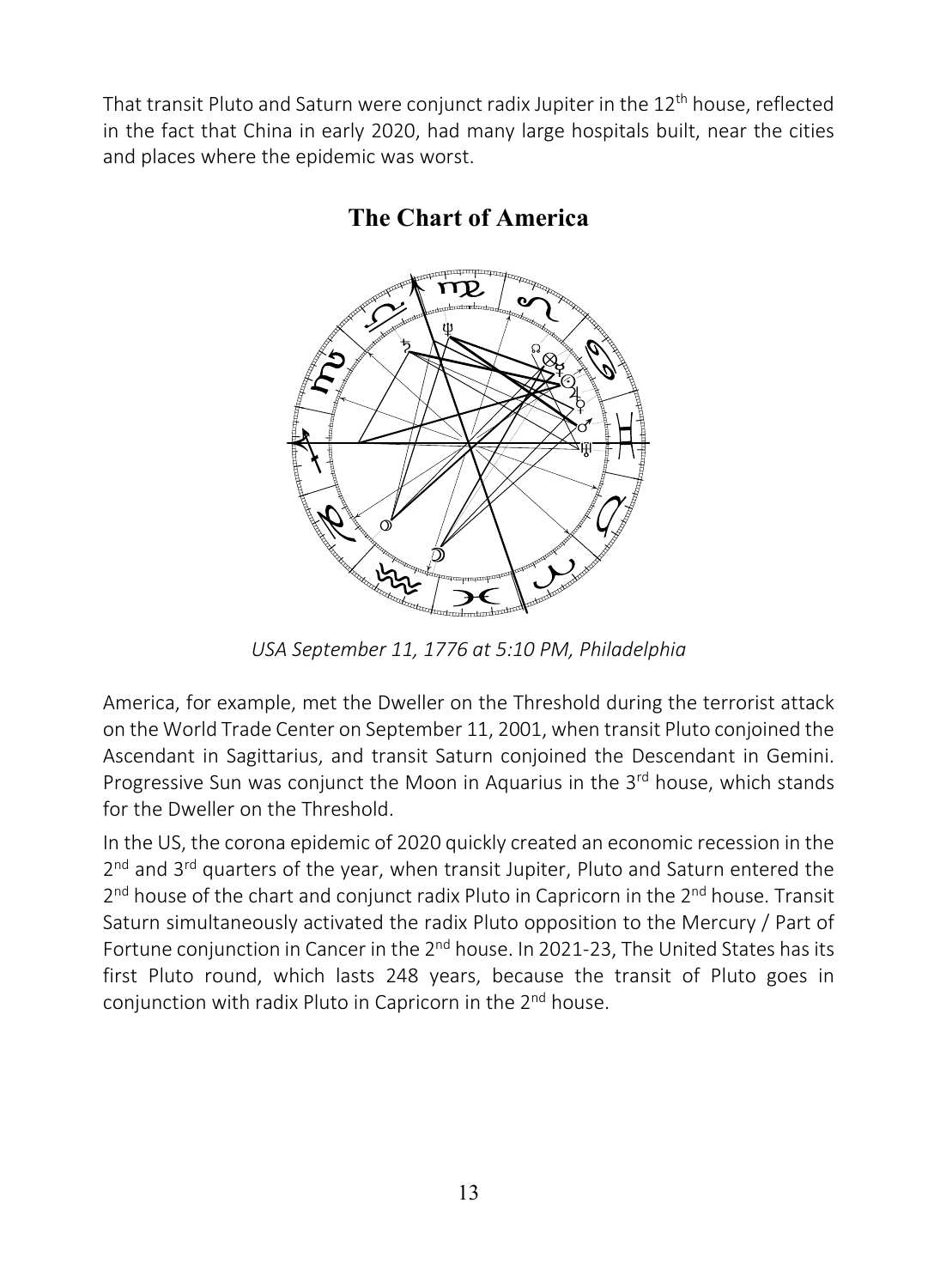### The Chart of New York



*May 16, 1626, at 8:56 AM, New York Zone 4:56 V*

New York's chart was cast and rectified by Marc Penfield on May 16, 1626, when the Dutch governor bought the Island of Manhattan from the American Indians for 60 guilders (Marc Penfield: Horoscopes of the Western Hemisphere 167-68).

The fact that rulers of the  $8<sup>th</sup>$  house, Saturn and Uranus, are located in the  $2<sup>nd</sup>$  house, and that Venus, Pluto and the Sun are in Taurus, shows that a significant portion of New York's revenue is earned from investments, banking and transnational stock trading. The Charging Bull on Broadway in the financial district of Manhattan is a symbol of the aggressive economic optimism and prosperity of Wall Street and New York.

New York and Wall Street has created a lot of economic prosperity and jobs for America, but also from time to time led to worldwide economic crises.

The Statue of Liberty, given as a gift to the United States from the people of France, was inaugurated October 28, 1886, when transit Uranus was conjunct IC. When transit Pluto was conjunct the IC, the city almost went bankrupt, but avoided this misfortune by the help of a federal loan of USD 2.3 billion in 1975.

When the 2007-8 financial crisis began to affect Wall Street, transit ruler over the  $8<sup>th</sup>$ House, Uranus, formed the very fateful Yod aspect pattern of 150 degrees to Neptune and Uranus.

At the same time, transit Saturn passed through the 2<sup>nd</sup> house conjunct radix Saturn, while transit Jupiter and progressed Moon passed through Capricorn conjunct Moon and the Descendant, which ruined many ordinary people.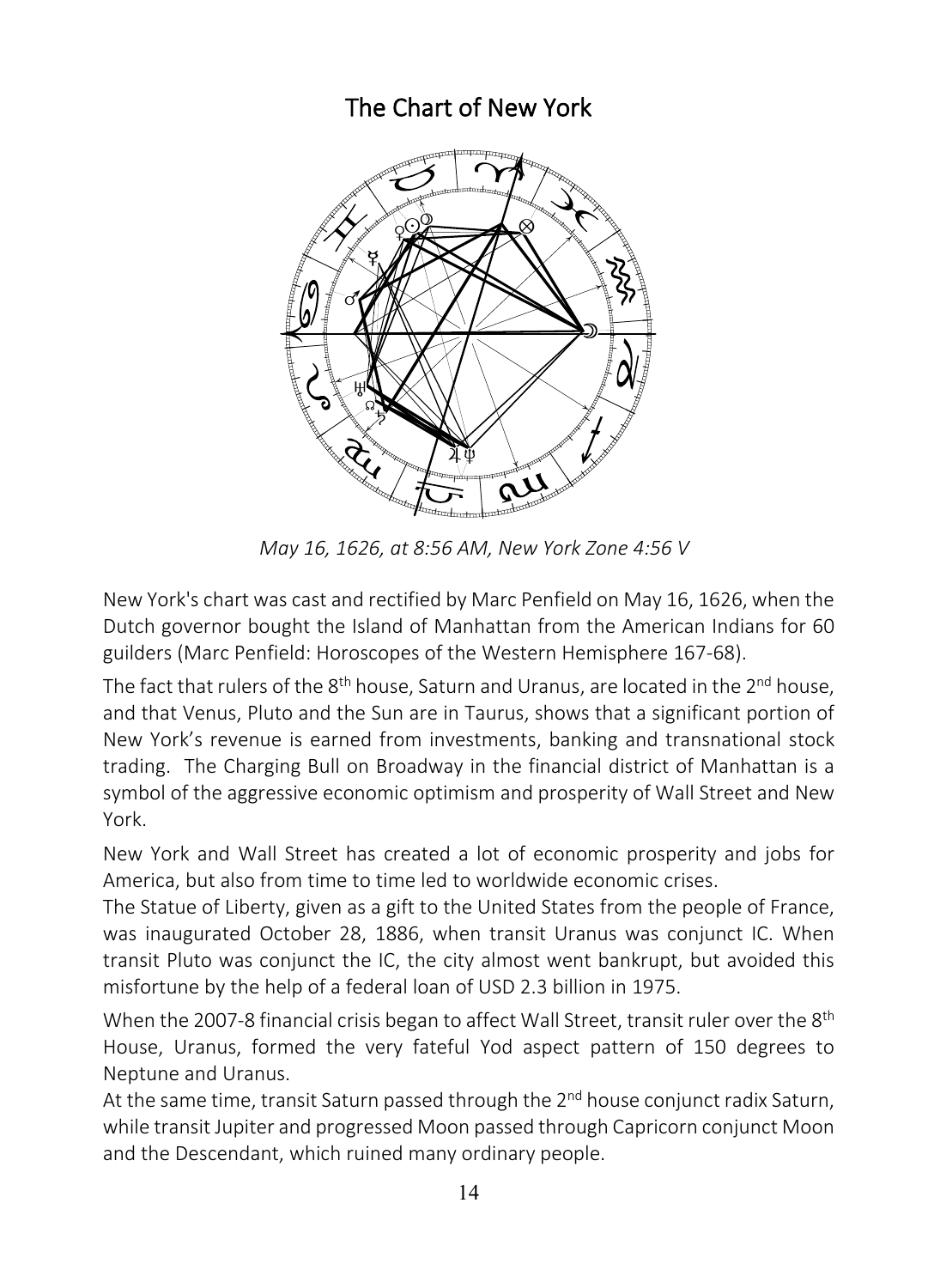When the World Trade Centre disaster took place on September 11, 2001 transit Neptune (9<sup>th</sup> house ruler) formed a 150 degrees Yod aspect pattern to Mars and Saturn. At the same time, transit Uranus (planes and terrorist groups) passed through Aquarius and the 8<sup>th</sup> house of death as opposed to the radix Uranus in Leo in the 2<sup>nd</sup> house.

When the corona virus spread in America in March 2020, it affected New York very badly, as transit Pluto, Saturn and Jupiter conjunct Capricorn and the Descendant.



### **The Chart of the European Union**

*EU (previously EF) January 1, 1958 at midnight, Brussels*

Since both Great Britain and Germany astrologically have started on January 1, at midnight in 1801 and 1871 respectively, they have, like the 21st century and the EU chart, the Ascendant in Libra and the Sun about 10 degrees in Capricorn. Therefore, these states and organizations have transit Pluto, Saturn and Jupiter in the 4<sup>th</sup> house of Capricorn, just as the EU chart has. In all these charts, Progressive Sun has entered Aquarius by 2020.

These astrological influences have, among other things, led to the Dweller on the Threshold manifesting itself through an EU-hostile right-wing radical nationalist current in Europe, in response to the growing number of refugees and immigrants.